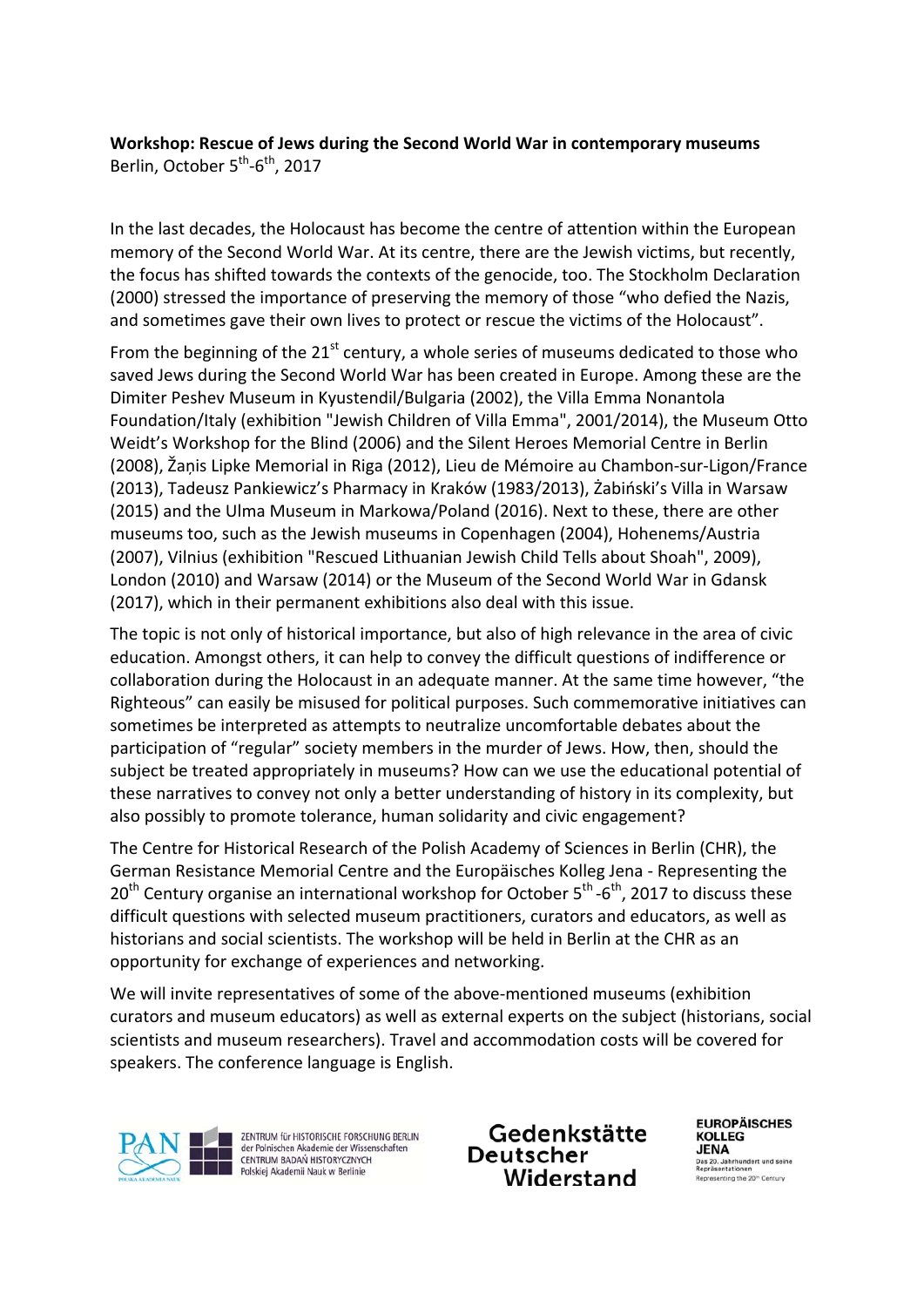# **WORKSHOP STRUCTURE**

The workshop is divided into four sections. Within each discussion round we will ask representatives of three museums to present their institution focusing on the topic of the panel. Each discussion round will be introduced and commented by an external expert, historian, social scientist or museum researcher. As part of the workshop, we are also planning a joint visit to the Silent Heroes Memorial Centre and the Museum Otto Weidt's Workshop for the Blind in Berlin.

We plan the following panels:

### **I. Protagonists**

The purpose of this panel is to examine who the protagonists of the various museums and exhibitions are.

In some museums, there is explicit mention of "the Righteous Among the Nations", making a clear reference to the honorific title given by Yad Vashem; in others, the term "silent heroes" is used or the texts simply speak of people who saved Jews during the Second World War. There are also exhibitions in which not only saviors but also survivors and Holocaust victims are presented as actors. At the same time, the narrative about the rescue efforts is sometimes put into a broader context of resistance against the German occupiers or the local collaborationist regime.

How are the protagonists of the various museums defined, what were the reasons for this narrative direction, and how does this affect the museum's general narrative and its forms of display?

# **II. Mission**

This panel will discuss how the museums define their mission and how it is being realized throughout the permanent exhibition.

For some of the museums mentioned, honoring the "Righteous" seems to be their main concern, whilst others treat the history of the saviors as a point of departure to speak about the Holocaust in a broader context. Still others focus on local history and underline the singularity of the history presented. Many treat history as a tool to shape their audience's attitudes.

What role do the museums play in the public discussions of their respective countries? What context is needed to properly classify the narrated story? Does the topic provide a good starting point for talking about the Holocaust as well as about difficult questions of collaboration and the participation of one's own society in the murder of Jews? To what extent can these stories be used as a tool for civic education?



ZENTRUM für HISTORISCHE FORSCHUNG BERLIN der Polnischen Akademie der Wissenschaften CENTRUM BADAŃ HISTORYCZNYCH<br>Polskiej Akademii Nauk w Berlinie

Gedenkstätte Deutscher Widerstand

**FUROPÄISCHES** KOLLEG **JENA** Das 20. Jahrhundert und seine rasentationen<br>resenting the 20<sup>\*</sup> Century